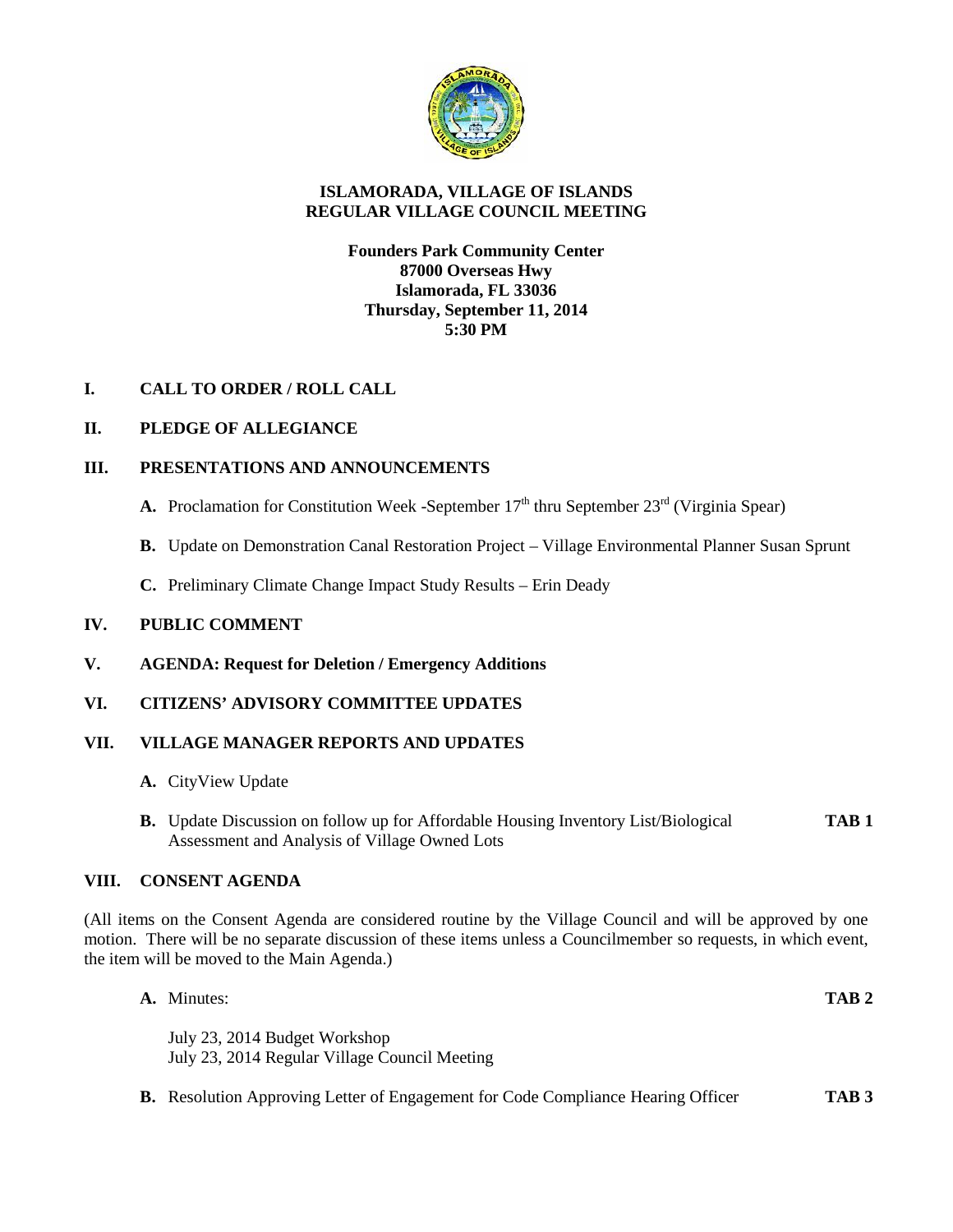**RESOLUTION OF THE VILLAGE COUNCIL OF ISLAMORADA, VILLAGE OF ISLANDS, FLORIDA APPROVING THE LETTER OF ENGAGEMENT BETWEEN MICHAEL J. PAWELCZYK AND ISLAMORADA, VILLAGE OF ISLANDS TO PROVIDE THE SERVICES OF CODE COMPLIANCE HEARING OFFICER; AUTHORIZING VILLAGE OFFICIALS TO IMPLEMENT THE TERMS AND CONDITIONS OF THE LETTER OF ENGAGEMENT; AUTHORIZING THE VILLAGE MANAGER TO EXPEND BUDGETED FUNDS; AUTHORIZING THE VILLAGE MANAGER TO EXECUTE THE LETTER OF ENGAGEMENT; AND PROVIDING FOR AN EFFECTIVE DATE**

**C.** Resolution Approving Mutual Aid Agreement for Fire Protections and Rescue Services **TAB 4**

**A RESOLUTION OF THE VILLAGE COUNCIL OF ISLAMORADA, VILLAGE OF ISLANDS, FLORIDA APPROVING THE MUTUAL AID AGREEMENT BETWEEN ISLAMORADA, VILLAGE OF ISLANDS, KEY LARGO FIRE RESCUE AND EMERGENCY MEDICAL SERVICES DISTRICT, KEY LARGO VOLUNTEER AMBULANCE CORPS AND KEY LARGO VOLUNTEER FIRE DEPARTMENT, INC. TO PROVIDE MUTUAL FIRE AND EMERGENCY SERVICES ASSISTANCE; AUTHORIZING VILLAGE OFFICIALS TO IMPLEMENT THE TERMS AND CONDITIONS OF THE AGREEMENT; AUTHORIZING THE VILLAGE MANAGER TO EXPEND BUDGETED FUNDS; AUTHORIZING THE VILLAGE MANAGER TO EXECUTE THE AGREEMENT; AND PROVIDING FOR AN EFFECTIVE DATE**

**D.** Resolution Approving Capital Bank Funding of 2014 Sutphen Pumper Truck **TAB 5**

**A RESOLUTION OF THE VILLAGE COUNCIL OF ISLAMORADA, VILLAGE OF ISLANDS, FLORIDA APPROVING THE LOAN AGREEMENT BETWEEN CAPITAL BANK, N.A. AND ISLAMORADA, VILLAGE OF ISLANDS PROVIDING FOR FINANCING FOR THE PURCHASE OF A SUTPHEN PUMPER FIRE TRUCK FOR THE VILLAGE; AUTHORIZING VILLAGE OFFICIALS TO IMPLEMENT THE TERMS AND CONDITIONS OF THE LOAN AGREEMENT; AUTHORIZING THE VILLAGE MANAGER TO EXPEND BUDGETED FUNDS; AUTHORIZING THE MAYOR TO EXECUTE THE LOAN AGREEMENT; AND PROVIDING FOR AN EFFECTIVE DATE**

#### **IX. WASTEWATER MATTERS**

- **A.** Wastewater Project Update
- **B.** Discussion Regarding Draft Wastewater Utility Policy **TAB 6**
	-
- **C.** Resolution Approving Change Order No. 7 to the Design Build and Operate (DBO) **TAB 7** Agreement Between Reynolds Water Islamorada, LLC and Islamorada, Village Of Islands, to Provide for Revisions to the Operations Services

**A RESOLUTION OF THE VILLAGE COUNCIL OF ISLAMORADA, VILLAGE OF ISLANDS, FLORIDA APPROVING CHANGE ORDER NO. 7 TO THE DESIGN BUILD AND OPERATE (DBO) AGREEMENT BETWEEN ISLAMORADA VILLAGE OF ISLANDS AND REYNOLDS WATER ISLAMORADA, LLC, PROVIDING FOR REVISIONS TO THE DESIGN/BUILD WORK; AUTHORIZING VILLAGE OFFICIALS TO IMPLEMENT THE TERMS AND CONDITIONS OF CHANGE ORDER NO. 7;**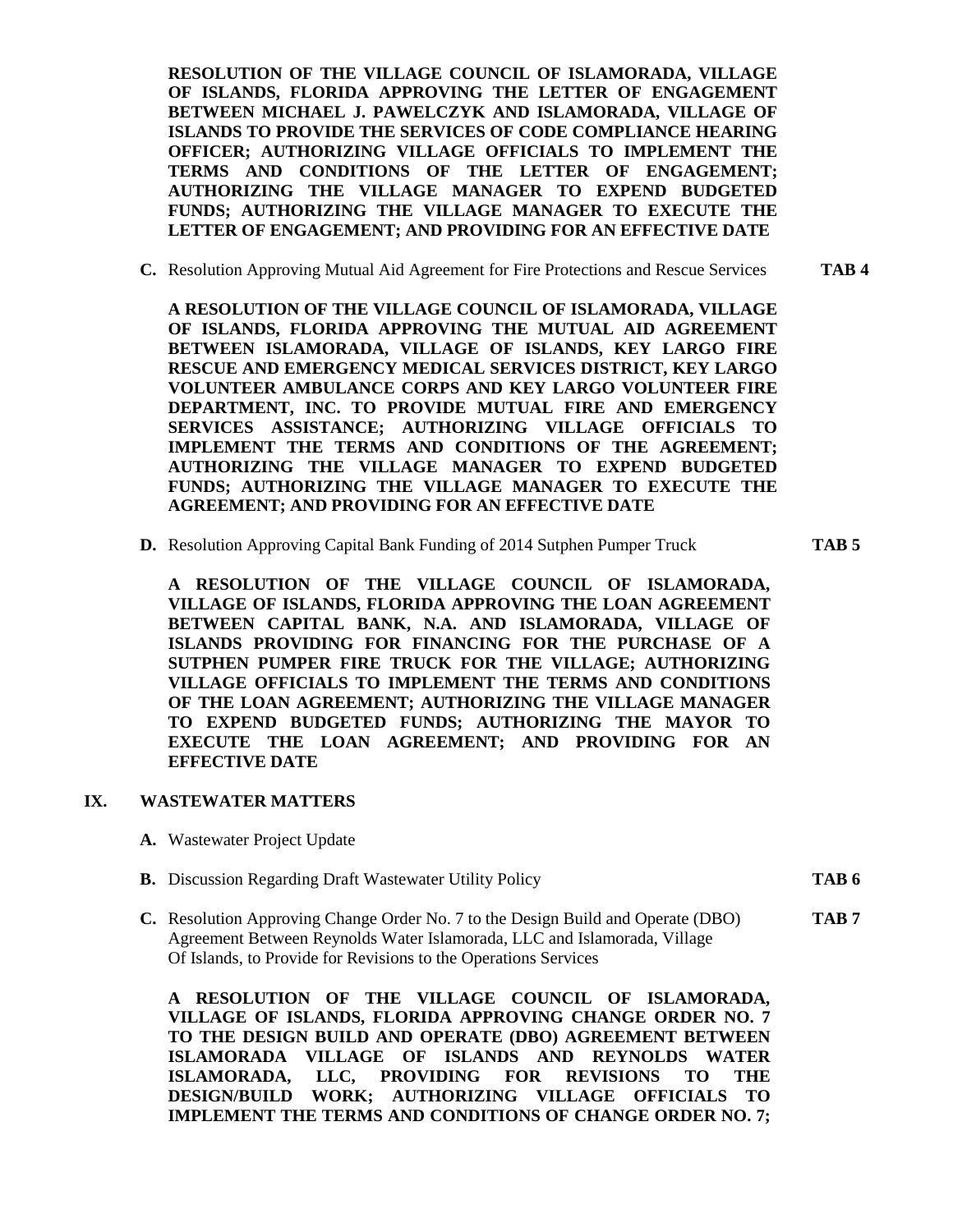**AUTHORIZING THE VILLAGE MANAGER TO EXPEND BUDGETED FUNDS; AUTHORIZING THE VILLAGE MANAGER TO EXECUTE CHANGE ORDER NO. 7; AND PROVIDING FOR AN EFFECTIVE DATE**

#### **X. ORDINANCES**

#### **XI. QUASI-JUDICIAL**

**A.** Application for Major Conditional Use (MJ-14-02) by Equity Development Group LLC **TAB 8**

**A RESOLUTION OF THE VILLAGE COUNCIL OF ISLAMORADA, VILLAGE OF ISLANDS, FLORIDA, CONSIDERING THE REQUEST BY EQUITY DEVELOPMENT GROUP, LLC FOR MAJOR CONDITIONAL USE APPROVAL FOR THE DEVELOPMENT OF A 32,862 SQUARE FOOT SUPERMARKET AND 1,200 SQUARE FOOT RETAIL ON PROPERTY LOCATED NEAR MILE MARKER 83.2 BAYSIDE AT THE CORNER OF OVERSEAS HIGHWAY AND RUSSELL STREET ON UPPER MATECUMBE KEY WITH REAL ESTATE NUMBERS 00094940-000000, 00094950-000000, 00094920-000000, 00094930-000000, 00094960- 000000 AND 00094550-000100 AS LEGALLY DESCRIBED IN EXHIBIT "A;" WITHIN THE HIGHWAY COMMERCIAL (HC) ZONING DISTRICT; PROVIDING FOR THE TRANSMITTAL OF THIS RESOLUTION TO THE FLORIDA DEPARTMENT OF ECONOMIC OPPORTUNITY; AND PROVIDING FOR AN EFFECTIVE DATE**

#### **XII. RESOLUTIONS**

**A.** Resolution Approving the Market Rate Residential Building Permit Allocation System **TAB 9** Ranking and Awards for Quarter 3 of 2014

**A RESOLUTION OF THE VILLAGE COUNCIL OF ISLAMORADA, VILLAGE OF ISLANDS, FLORIDA, APPROVING RESIDENTIAL BUILDING PERMIT ALLOCATION SYSTEM RANKINGS AND AWARDING MARKET RATE RESIDENTIAL BUILDING PERMIT ALLOCATIONS FOR QUARTER 3 OF 2014; AND PROVIDING FOR AN EFFECTIVE DATE**

**B.** Resolution Approving Contract Renewal for Local Police Services Between the Monroe **TAB 10** County Sheriff's Office, Monroe County and Islamorada, Village of Islands, for Fiscal Year 2014-2019

**A RESOLUTION OF THE VILLAGE COUNCIL OF ISLAMORADA, VILLAGE OF ISLANDS, FLORIDA, APPROVING THE CONTRACT FOR LOCAL POLICE SERVICES BETWEEN THE MONROE COUNTY SHERIFF'S OFFICE, MONROE COUNTY AND ISLAMORADA, VILLAGE OF ISLANDS, FOR FISCAL YEARS 2014- 2019; AUTHORIZING THE VILLAGE ATTORNEY TO MAKE NON-MATERIAL CHANGES TO THE CONTRACT; AUTHORIZING THE MAYOR TO EXECUTE THE CONTRACT; AUTHORIZING THE VILLAGE MANAGER TO EXPEND BUDGETED FUNDS; AUTHORIZING VILLAGE OFFICIALS TO IMPLEMENT THE TERMS AND CONDITIONS OF THE CONTRACT; AND PROVIDING AN EFFECTIVE DATE**

## **XIII. MOTIONS**

**A.** Approval of Appointments to the Islamorada Youth Council **TAB 11**